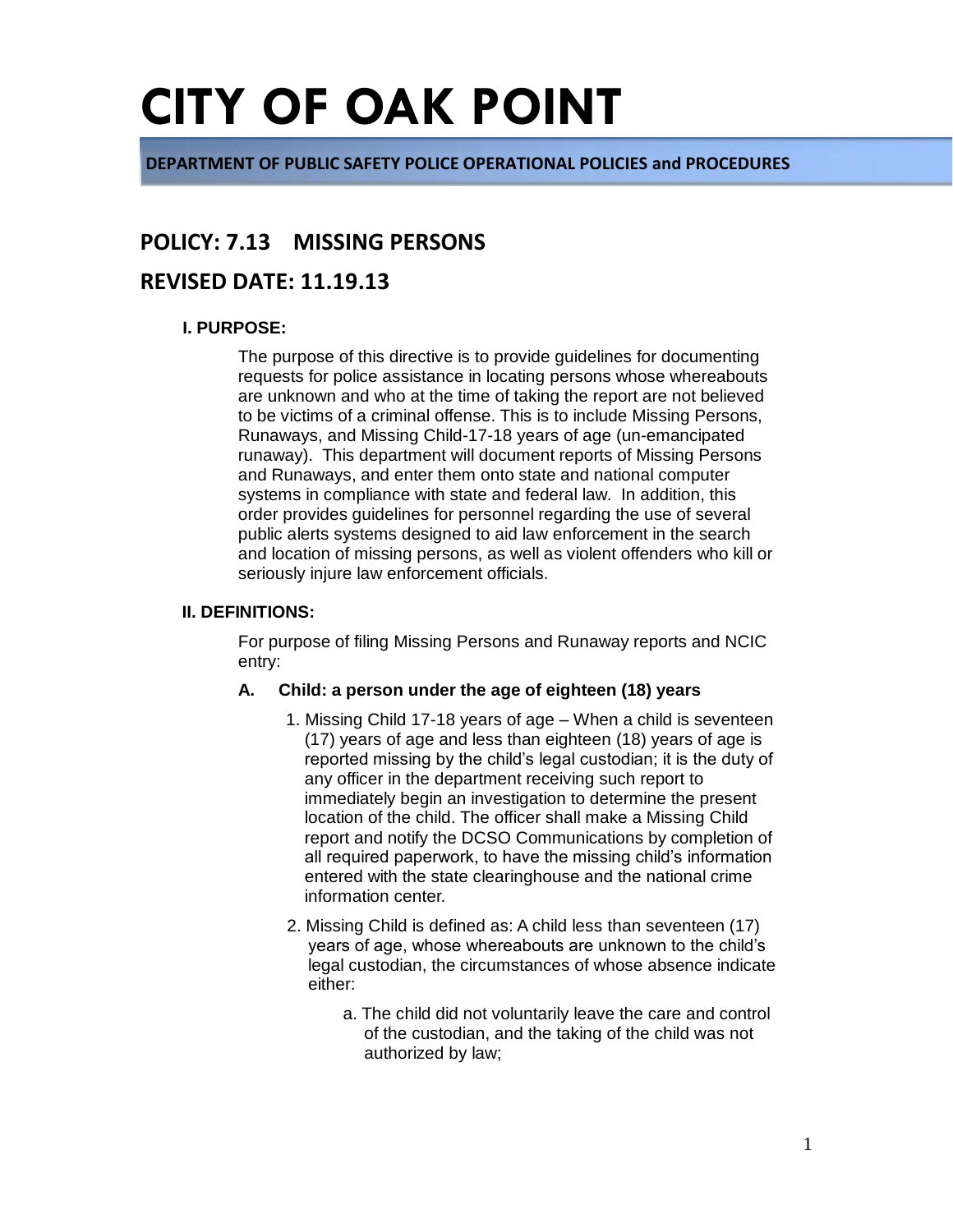### **DEPARTMENT OF PUBLIC SAFETY POLICE OPERATIONAL POLICIES and PROCEDURES**

- b. The child voluntarily left the care and control of his legal custodian without the custodian's consent and without intent to return (runaway); or
- c. The child was taken or retained in violation of the terms of a court order for possession of or access to the child.
- **B. Adult:** a person eighteen (18) years of age or older
- **C. Dementia:** Brain-specific diseases, which cause impaired memory, thinking and behavior so severe that they interfere with daily functioning. This would include, but not be limited to those persons suffering from Alzheimer's disease and related or similar illnesses.
- **D. Violent Criminal:** For the purposes of this order, a violent criminal is defined as a criminal who has either killed or seriously injured a local, state, or federal law enforcement official in the line of duty.

### **III. TAKING THE REPORT:**

- **A. Report Criteria** The Department's Incident/Offense Report is to be used to document any report that a person of any age is missing or runaway.
	- 1. Missing Persons and Runaway reports may be taken in person or by telephone.
	- 2. There is no minimum time period that a person must be missing before a report can be taken. Although in the case of an adult with no physical or mental impairments/problems, a period of twenty-four (24) hours is preferable.
	- 3. An adult Missing Person Report may be made by anyone with knowledge of the incident.
	- 4. A Runaway Report, whether of a child under seventeen (17) years of age or a Missing Child (17-18 YOA), may be reported to the department by a parent, guardian or other person given the responsibility of care, custody and control of the runaway.
		- a. In the case of a child under seventeen (17) years of age, a report entitled "Runaway" will be completed.
		- b. In the event the runaway is between seventeen (17) and eighteen (18) years of age a report entitled "Missing Child (17-18 YOA)" will be completed.
	- 5. Ordinarily, a Missing Person Report should be made by the jurisdiction that the missing person resides in, unless a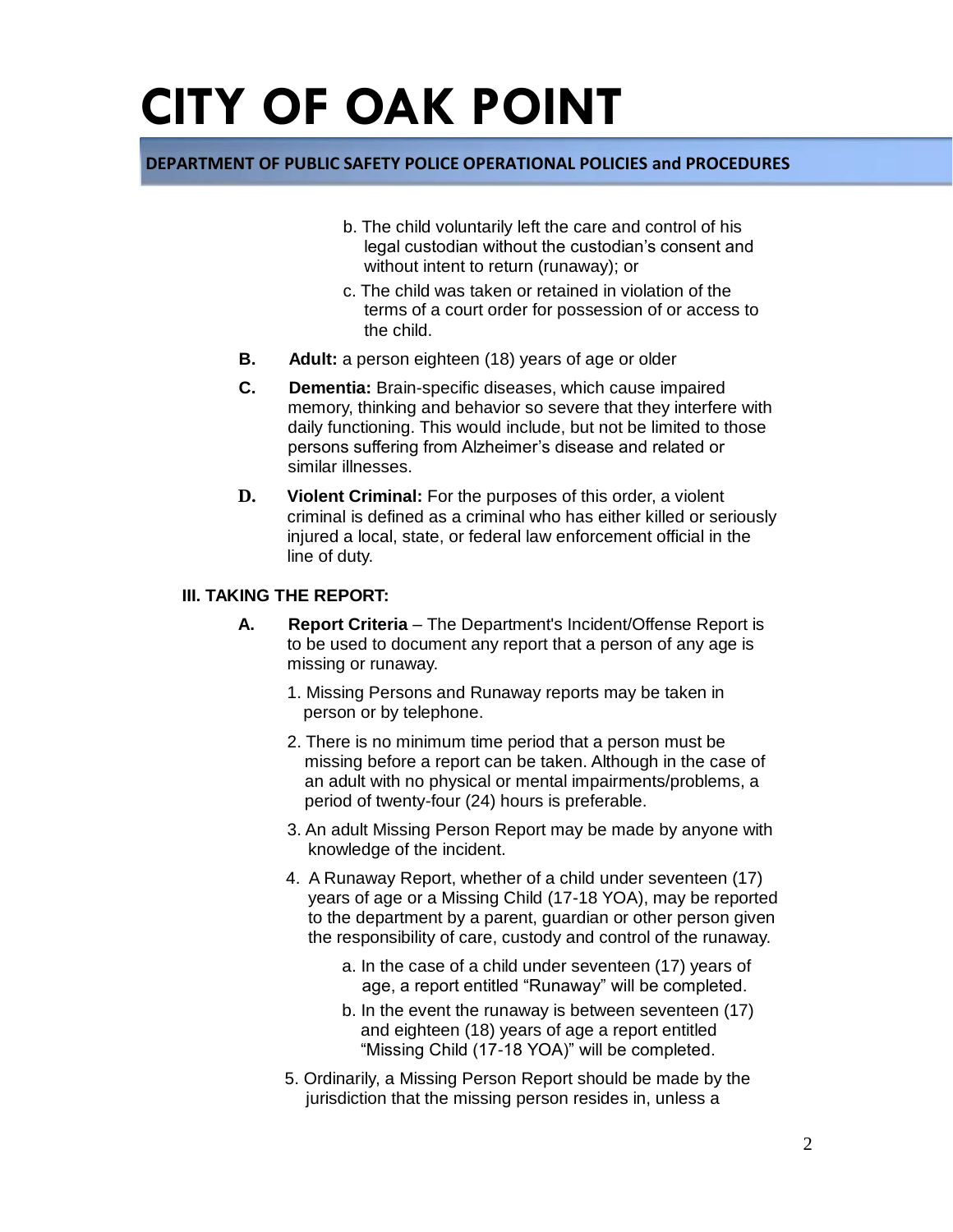### **DEPARTMENT OF PUBLIC SAFETY POLICE OPERATIONAL POLICIES and PROCEDURES**

criminal offense is involved (i.e., abduction/kidnapping). Therefore, this department will complete missing person reports on Oak Point residents, even if last seen in another city and their missing is not in relation to a criminal offense.

- 6. If a missing person is being reported to this department and the missing party resides in another city, the reporting person should be advised to contact the police agency in that jurisdiction. If the police agency of that jurisdiction refuses to complete a missing person report, this department will complete the report. Care should be taken to insure that another law enforcement agency has not already completed a report and initiated an investigation.
- 7. Code of Criminal Procedure Section 63.001 includes a child who was taken or retained in violation of a court custody order and whose whereabouts are unknown to the custodial parent or legal guardian in the category of persons who must be documented by police as missing persons. This requires a preliminary investigation by the reporting officer to determine the appropriate report to complete.

### **B. NCIC ENTRY:**

State law (CCP 63.009) requires that immediate NCIC entry is to be made, and that the reporting person be informed that the entry will be made of:

- 1. All missing children; and
- 2. Any missing child or adult who is under proven physical or mental disability or suffers from any form of dementia, and because of one or more of these conditions is subject to immediate danger, or is a danger to others, or who is in a situation the circumstances of which indicate that the missing person's safety is in doubt.
- 3. If applicable, CCP 63.009 requires the Alzheimer's Association Safe Return organization be contacted and pertinent information supplied to them. If this organization is notified of a missing person, they should also be contacted when the missing person is located so that they may cancel their alert.

### **C. REPORT PROCESSING**

Missing Persons and Runaway Reports are to be completed by shift end unless a supervisor directs expedited processing. Reports must be completed even if the missing person or runaway is located.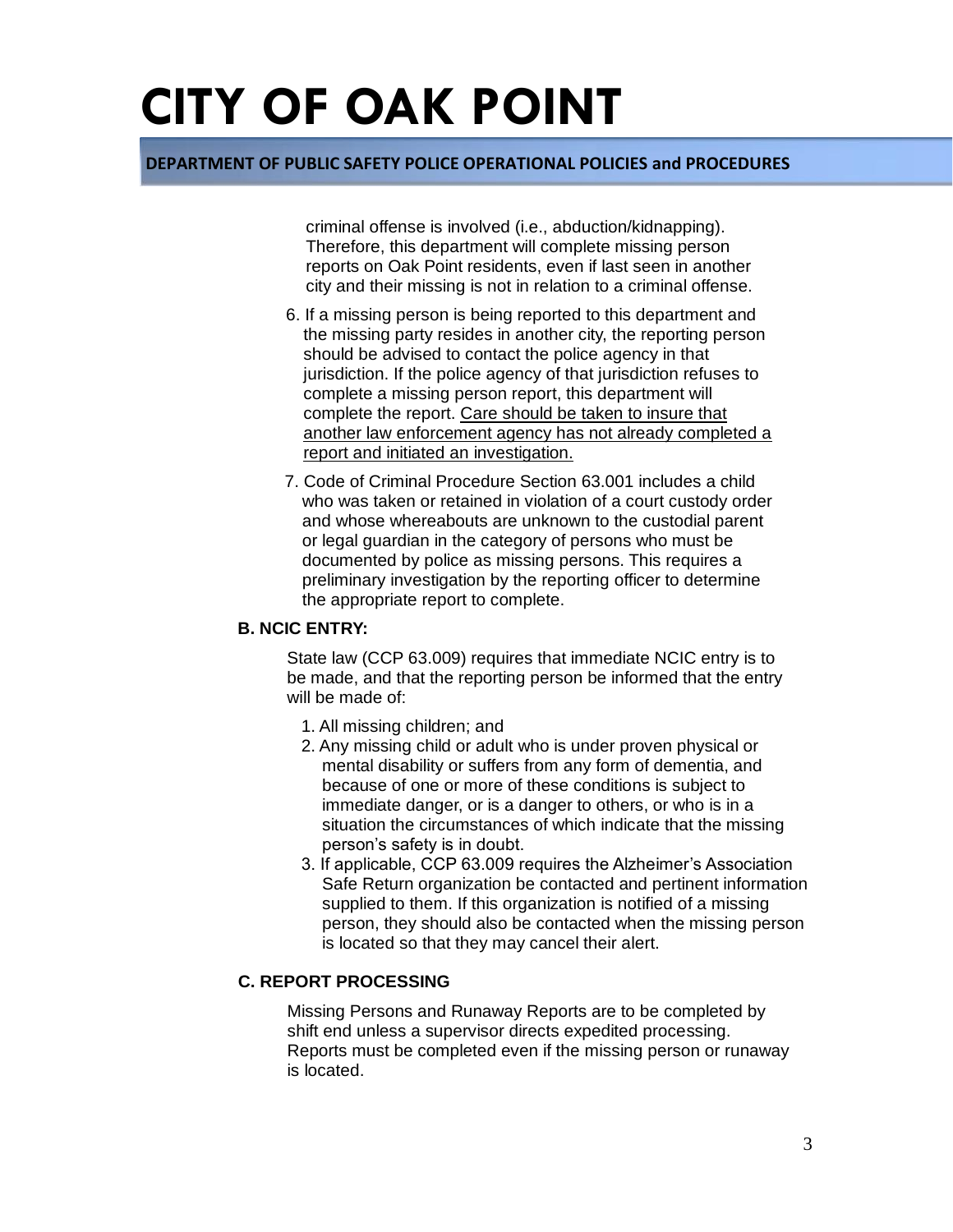### **DEPARTMENT OF PUBLIC SAFETY POLICE OPERATIONAL POLICIES and PROCEDURES**

- 1. The report should include as complete a physical description as possible and information such as personal habits, friends, frequently visited businesses, and past experiences that may be relevant and assist in locating the missing person or child.
- 2. All Missing Persons and Runaway Reports will be forwarded to the sergeant of director for any necessary follow-up to the investigation.
- 3. Follow-up will confirm that necessary NCIC entries have been made and that entries are cleared when the missing person or runaway is located.

#### **D. FBI INQUIRY**

Federal law requires police to make an inquiry with the FBI regarding Missing Persons under twenty-five (25) years of age, if requested to do so. Texas Code of Criminal Procedure 63.011 requires the same be done for children under the age of eighteen (18), if requested to do so. Requests are to be referred to the sergeant or director.

### **E. DISSEMINATION OF INFORMATION**

Any information collected in reference to a missing person or at risk-runaway should be entered into the appropriate database as soon as practical to allow for immediate retrieval of this information. The sergeant will disseminate information the department possesses to other area police agencies. This information should also be shared with non-law enforcement entities, with approval, that would assist in locating the missing person or at-risk runaway.

### **IV. LOCATING MISSING PERSONS OR RUNAWAYS**

- **A.** Calls from persons wanting to cancel Missing Persons or Runaway reports can be done in person or by telephone. The cancellation report taker will document who called, their telephone number(s), their relationship to the missing person, the name of the missing person, and the circumstances of the report cancellation, and any other information required to verify the legitimacy of the cancellation of the missing person or missing child status. This report is to be in addition to the original Missing Person or Runaway report.
- **B.** Runaway Children Police officers of this department will take reported runaway children into custody and transport the children to the DPS building. Before a Guardian is called, runaway children will be processed in an office in the Department, separate from adults in the facility.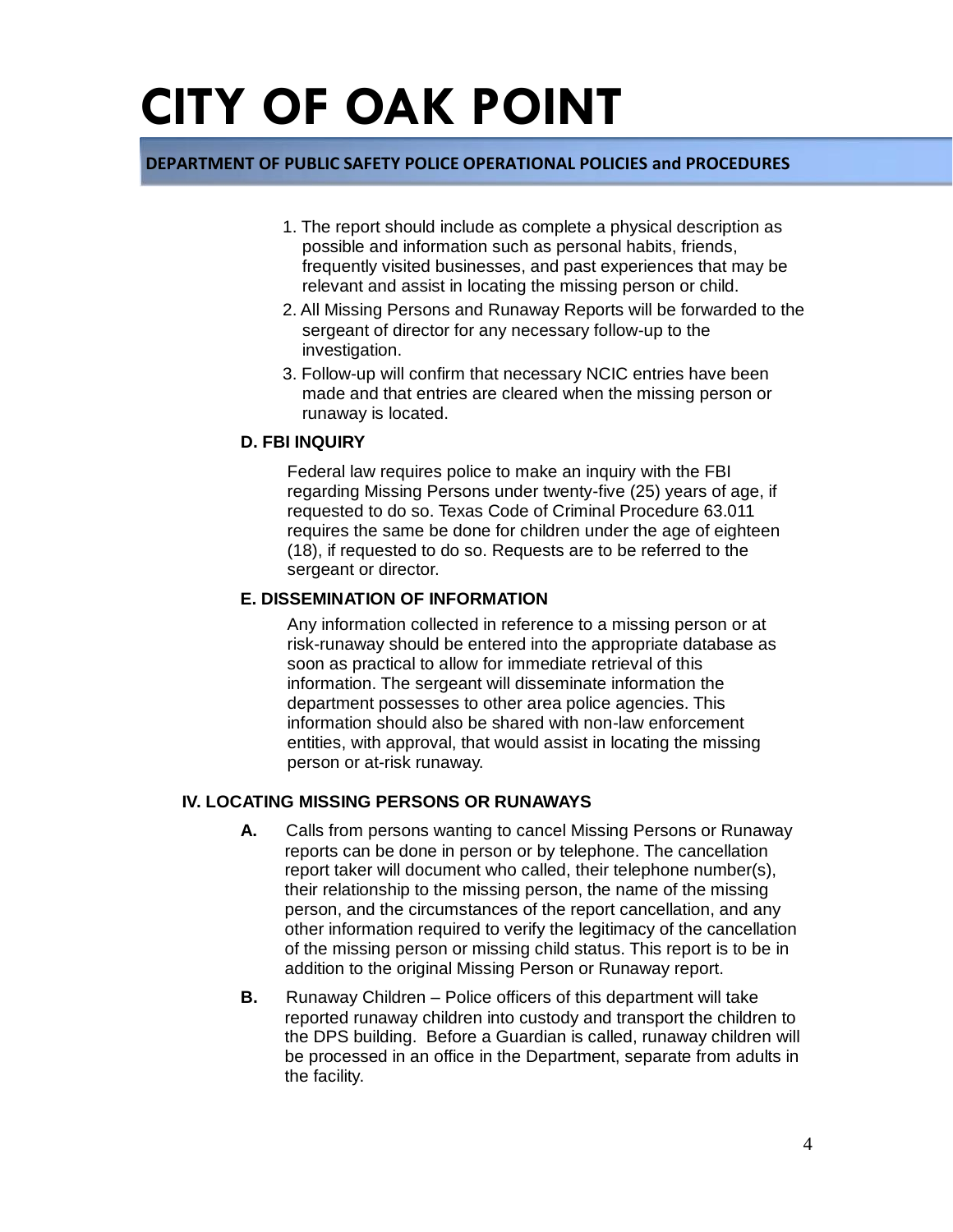### **DEPARTMENT OF PUBLIC SAFETY POLICE OPERATIONAL POLICIES and PROCEDURES**

- 1. After processing, the parents will be contacted and arrangements made for the parents to pick up their child from the DPS Building. If the parent does not have transportation, then the child may be transported home if the juvenile lives within the city limits of Oak Point or to a bordering city with supervisory approval.
- 2. In the event that a parent or guardian cannot be located, officers will transport the reported runaway to the Denton County Juvenile Detention Center for processing if no guardian is available to pick them up or they have previously been reported as a runaway before and were previously turned over to the parents. These listed rules do not apply to a child taken into custody for runaway when also charged with criminal offenses.
- **C.** Upon determining the location of a child reported as missing, or a missing child 17-18 years of age, an officer shall take possession of the child and shall deliver or arrange for delivery of the child to a person entitled to possession of the child. If the person entitled to possession of the child is not immediately available, the officer may call and request the Department of Protective and Regulatory Services (CPS) take custody of the child. A supplemental report shall be made stating the circumstances of the officer's contact with the child and the person or place of delivery of the child if the child was reported missing out of this agency. If the child was reported missing out of another agency an information report shall be made stating the circumstances of the officer's contact with the child and the person or place of delivery of the child.

*NOTE: The Texas Family Code states it is the duty of the law enforcement officer who has taken a child into custody to transport the child to the appropriate juvenile detention facility if the child is not released to the parent, guardian, or custodian of the child."*

### **V. SEARCHING FOR THE MISSING PERSON**

- **A.** Immediate and Continuing Investigation an immediate (preliminary) and continuing (follow-up) investigation will be conducted when the missing person is:
	- 1. A child under thirteen (13) years of age (unless the child is mature beyond chronological age or is a frequent runaway);
	- 2. An adult more than sixty-five (65) years of age who is not mentally or physically capable of managing their own affairs; or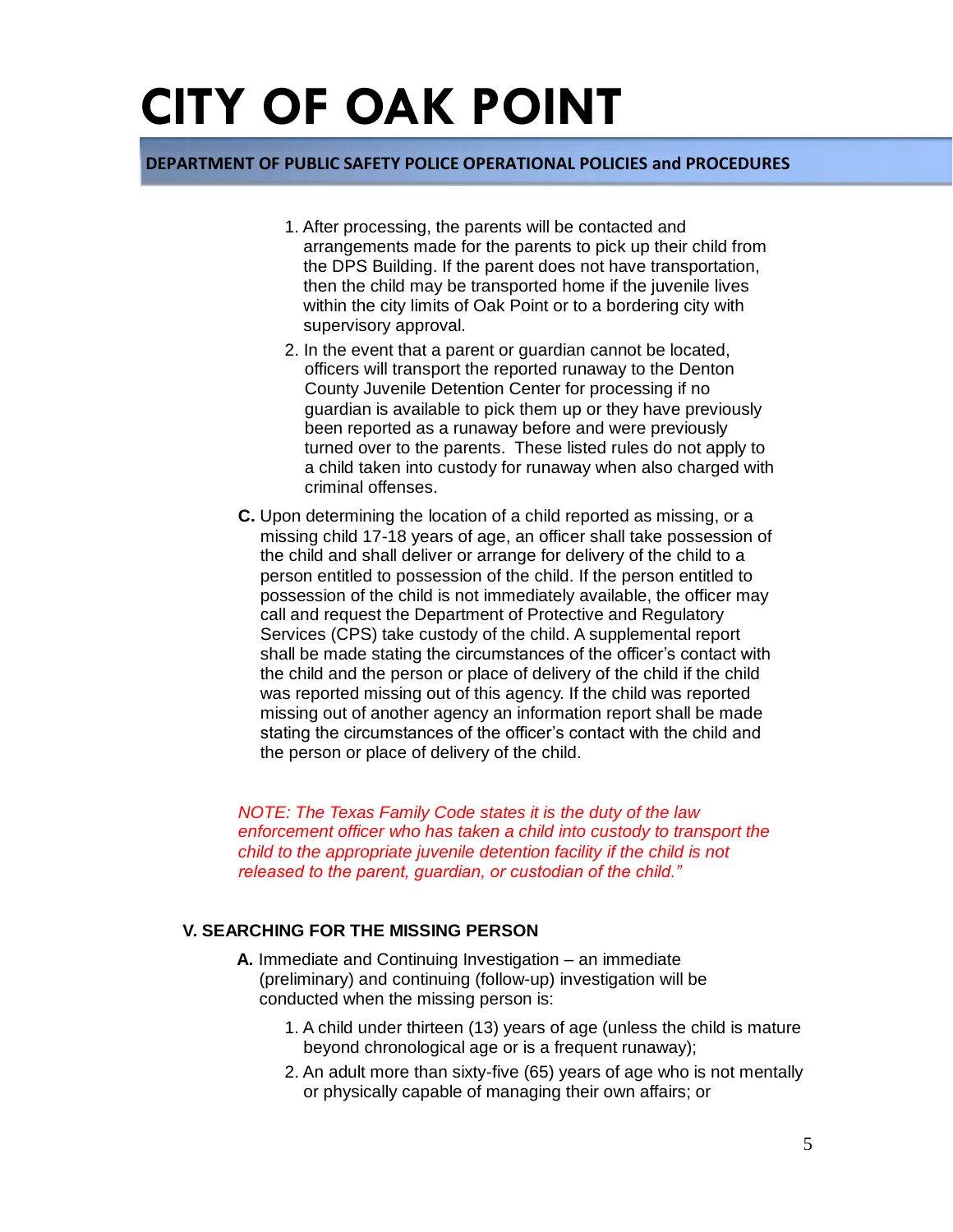### **DEPARTMENT OF PUBLIC SAFETY POLICE OPERATIONAL POLICIES and PROCEDURES**

- 3. The person is mentally incompetent to the extent that the subject has impaired ability to provide for their own safety, is unable to effectively communicate, or there is a medical situation making the person at-risk.
- **B.** Ordinarily, searches will continue until the missing person is located. The decision to not start a continuing investigation, or to discontinue a continuing investigation, will be made by the sergeant, and/or director. The decision should be based upon information learned during the preliminary investigation, the absence of workable information, the absence of some indication of harm or a criminal act against the person, and weather conditions.
- **C.** Primary Officer Responsibilities:
	- **1.** Will go immediately to the scene and make a preliminary assessment of the circumstances. When it is determined (or if unable to make a valid determination) that the individual is, in fact, a missing child or missing person a supervisor will immediately be made aware of the situation and facts as they exist at that time.
	- 2. Contact, or cause to be contacted, relatives and witnesses and obtain a complete physical description, including clothing, of the missing child or missing person, and a photograph if possible. Any witnesses should be kept at the scene and separate from one another.
	- 3. Request DCSO Communications personnel to enter the person immediately into NCIC, as required by Code of Criminal Procedure Chapter 62 (Missing Children and Missing Persons) and request to be broadcast, information on all main radio channels.
	- 4. Remain on the scene until relieved by the supervisor in charge of the incident.
- **D.** Supervisor Responsibilities:
	- 1. Assume command of the scene, coordinates activities, and obtain a tactical radio channel, if necessary.
	- 2. Formulate the search plan and insure that Communications personnel are periodically notified of the situation to ensure officer safety and prevent search pattern duplication.
	- 3. Organize search teams, and, as necessary, request assistance of canine units, personnel of other Departments, Fire personnel, and other available resources.
	- 4. As applicable: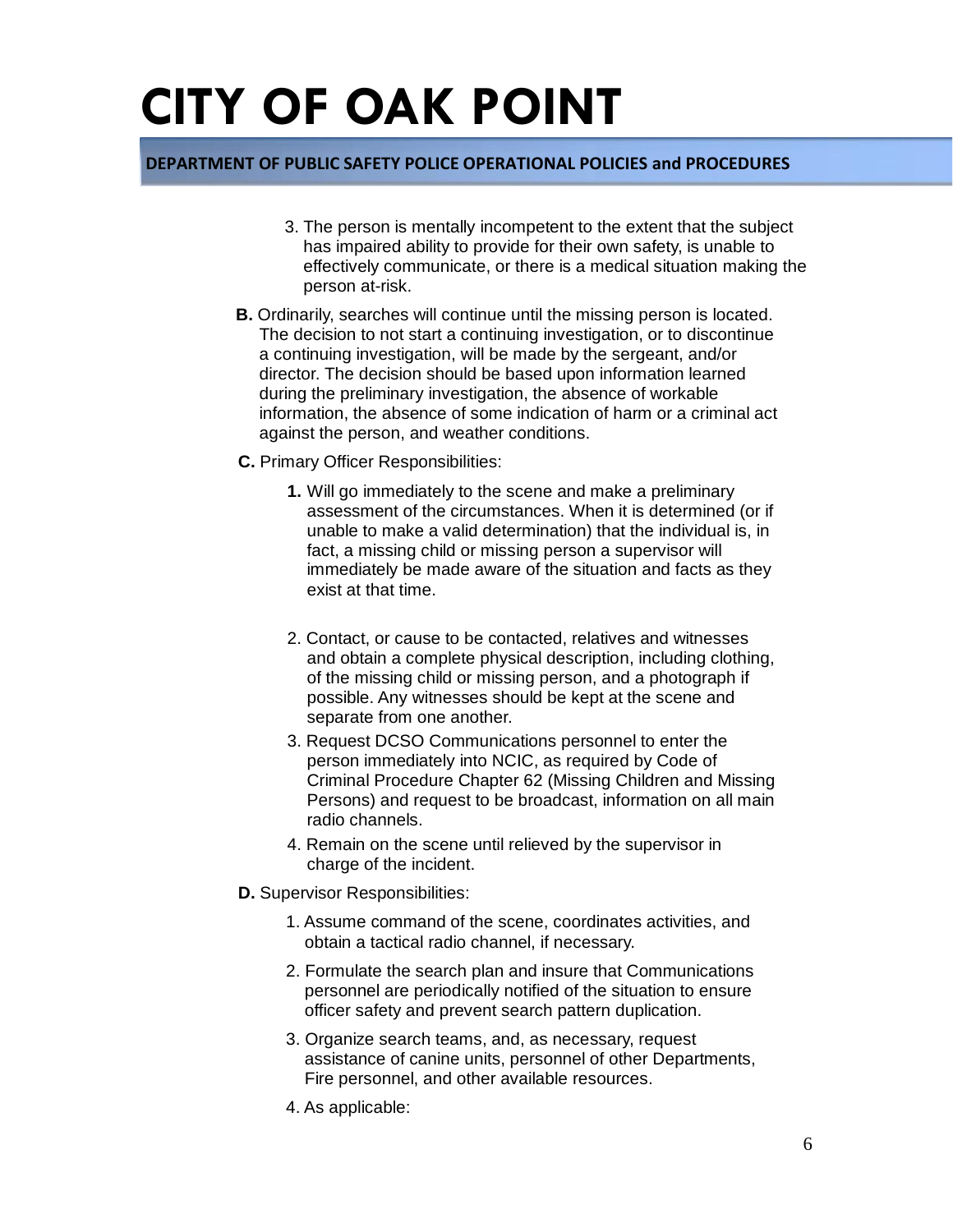### **DEPARTMENT OF PUBLIC SAFETY POLICE OPERATIONAL POLICIES and PROCEDURES**

- a. Establish a command post
- b. Activate the "Amber Plan" if necessary.

### **VI. AMBER PLAN ACTIVATION**

The Amber Plan is a cooperative effort between radio and television stations in the Dallas - Fort Worth area and North Texas law enforcement agencies. The plan calls for agencies to provide the media with an alert when certain criteria are present indicating a missing or abducted child is in imminent danger.

The Amber Plan may be activated if the circumstances of the particular incident meet the activation prerequisites in place at the time, as per agreements between law enforcement agencies and the media association.

#### Responsibilities:

Director or Sergeant:

- Verify the child and any other pertinent known parties have been entered into NCIC.
- If Sergeant is on scene he shall notify the director for approval of Amber Alert activation.
- Notify DCSO Public Information Officer (PIO) and request assistance for activation of Amber Alert.
- **Establish a plan to receive telephone calls**
- **Provide updates to the media via the PIO**
- **Notify Communications of Amber Alert activation.**
- Notify the appropriate media via fax as outlined in State mandated procedures.
- **Handle calls according to the plan established by the Supervisor in** charge of the incident.

### **VII. SILVER PLAN ACTIVATION**

The Silver Plan is a cooperative effort between law enforcement agencies, media outlets and the State of Texas to broadcast awareness for a missing and endangered elderly individual. The plan calls for agencies to notify the Texas Department of Public Safety when certain criteria are present indicating a concern for welfare for a missing and endangered elderly person and apply to Texas residents only.

#### Responsibilities:

#### Director or Sergeant:

Verify the missing and endangered elderly individual has been entered into NCIC.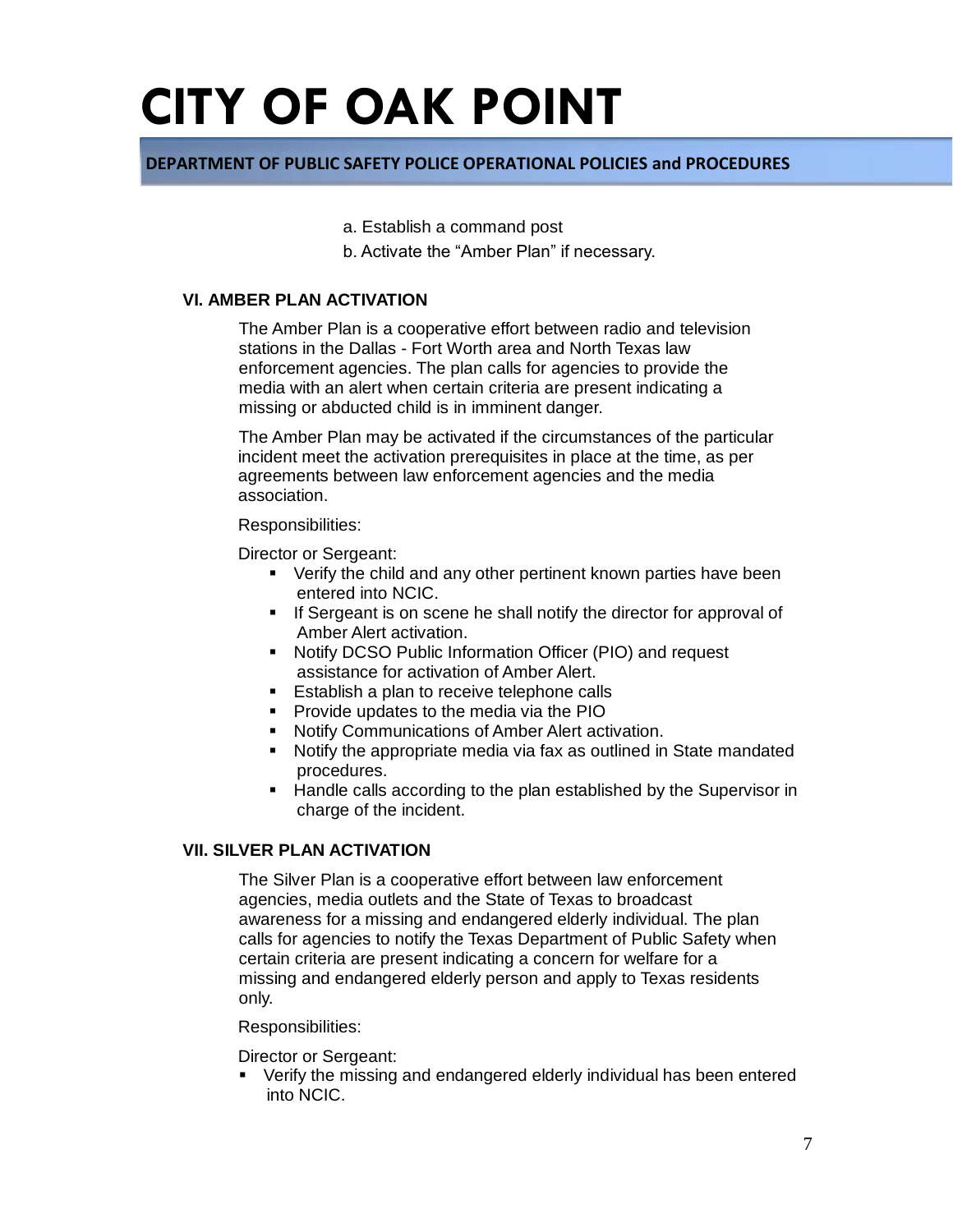### **DEPARTMENT OF PUBLIC SAFETY POLICE OPERATIONAL POLICIES and PROCEDURES**

- If Sergeant is on scene he shall notify the director for approval of Silver Alert activation.
- Notify DCSO Public Information Officer (PIO) and request assistance for activation of Silver Alert.
- **Establish a plan to receive telephone calls**
- **Provide updates to the media via the PIO**
- **Notify Communications of Silver Alert activation.**
- Notify the Texas Department of Public Safety via fax as outlined in State mandated procedures.
- **Handle other calls according to the plan established by the supervisor in** charge of the incident.

### **VIII. Texas Blue Alert Network:**

- A. The Texas Blue Alert Network is a cooperative effort between law enforcement agencies, media outlets and the State of Texas to broadcast information about violent criminals who have either killed or seriously injured local, state or federal law enforcement officers. The plan calls for agencies to notify the Texas Department of Public Safety when certain criteria are present.
- B. Texas Blue Alert Criteria (All 4 must be met to activate the Network)
	- 1. A law enforcement officer must have been killed or seriously injured by an offender;
	- 2. The investigating law enforcement agency must determine that the offender poses a serious risk or threat to the public and other law enforcement personnel;
	- 3. A detailed description of the offender's vehicle, vehicle tag, or partial tag must be available for broadcast to the public; and
	- 4. The investigating law enforcement agency of the jurisdiction must recommend activation of the Blue Alert to the State Operations Center (Governor's Division of Emergency Management).
- C. Responsibilities:

Director or Sergeant:

- Verification that all criteria for implementing the Texas Blue Alert are met; and
- Notify the Director for approval of Texas Blue Alert activation;
- Establish a plan to receive information from the public via telephone; and
- Provide updates to the media via the Director
- Confirm Communications Division is aware of imminent Texas Blue Alert activation; and